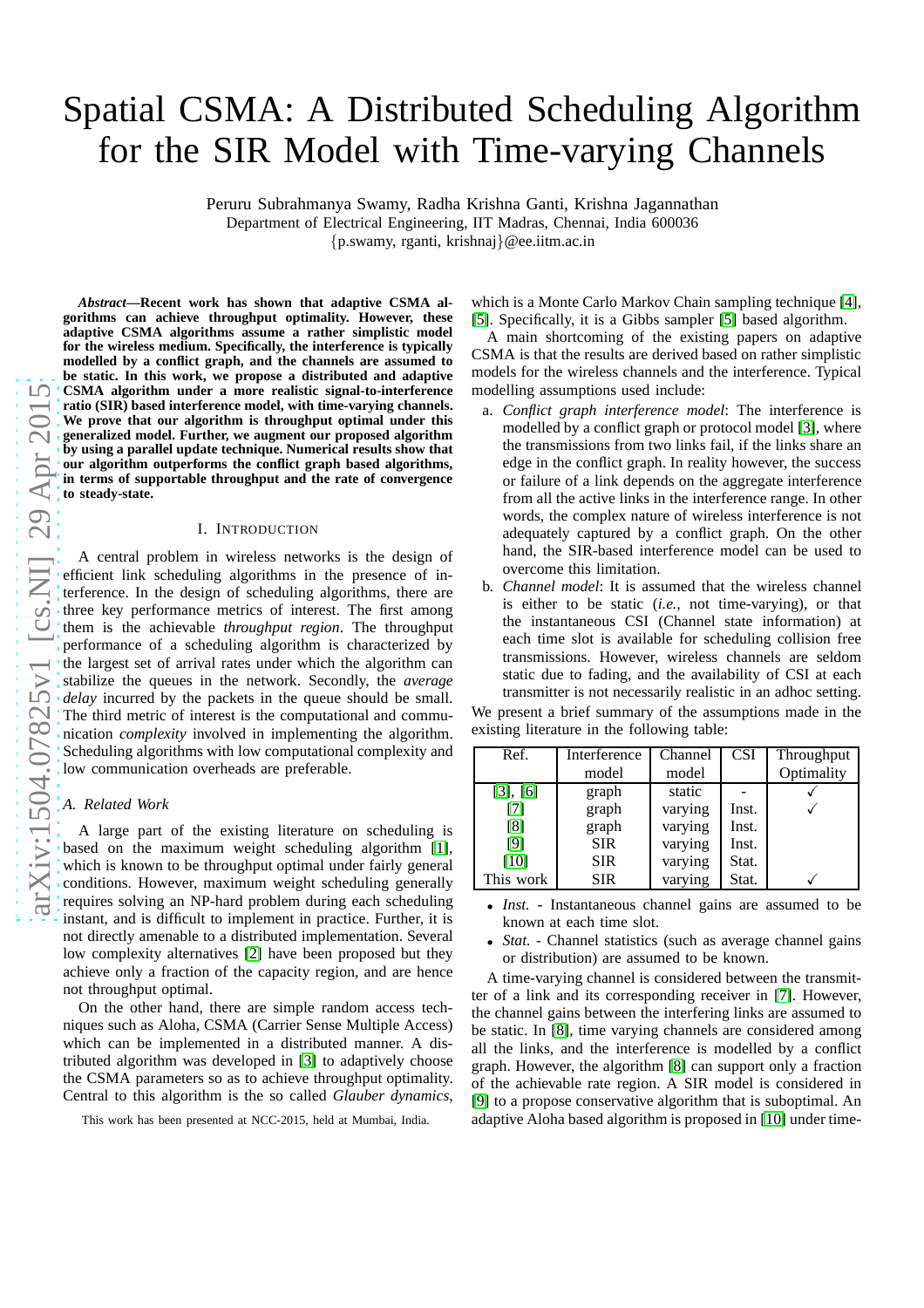varying channels. However the algorithm can only maximize some utility functions and is not throughput optimal.

#### *B. Our Contributions*

In this work, we consider a single-hop wireless network and propose a distributed scheduling algorithm.

- We consider time-varying channels among all the links in the network. Further, the interference is modelled using the SIR model which is more realistic.
- A key contribution of this paper is in the design of a Gibbs sampler [\[5\]](#page-5-4) based throughput optimal scheduling algorithm (*Algorithm 1*). In the algorithm we propose, each link only requires the average channel gains from its neighbouring links (defined later). In particular, instantaneous channel gains are not required, which makes our algorithm practical in a fast fading scenario, where the channel gains vary rapidly within a data slot.
- We augment *Algorithm 1*, which allows only single link updates, and propose *Algorithm 2*, which performs parallel link updates and converges faster.

The remainder of the paper is organised as follows. In Section [II,](#page-1-0) the network model is described. In Section [III,](#page-2-0) the spatial CSMA algorithm is presented and its throughput optimality is proved. Numerical results are presented in Section [IV,](#page-4-0) and we conclude in Section V.

#### II. NETWORK MODEL

<span id="page-1-0"></span>We consider a single-hop ad-hoc wireless network, and model the links using a bipole model introduced in [\[10\]](#page-5-9). In a bipole model, each transmitter is associated with a receiver that is at a distance  $R$  in some arbitrary direction. A transmitter and its corresponding receiver is referred to as a link. We assume that there are N links in the network. We use the set  $\mathcal N$  to denote all the links in the network. We assume that the time is slotted.

We assume that the link distance  $R$  is much smaller than the distances of the transmitter and receiver to the other links. With this assumption, we can think of links as points in the Euclidean space (The results in this paper are not limited by this assumption. The assumption is taken to keep the expressions simple). Let  $r_{ji}$  denote the distance between the links *i*, *j*. We consider a standard path-loss model  $||x||^{-\alpha}$ ,  $\alpha > 2$ . *Channel model:* The small-scale fading (power) between any pair of nodes is modeled by a unit power Rayleigh distribution and is assumed to be i.i.d across time and space. The channel gain between the transmitter of a link  $i$  and the receiver in link j is denoted by  $h_{ji}$ . Since  $h_{ij}$  is Rayleigh distributed,  $|h_{ij}|^2$ is exponentially distributed with unit mean.

*Interference model:* A receiver successfully receives the packet of the corresponding transmitter if the received SIR is above a pre-determined threshold  $T$ . We consider interference limited networks, where the impact of thermal noise is negligible as compared to interference. Suppose  $\mathcal{M} \subset \mathcal{N}$ , be the set of links that are transmitting in the current slot. The SIR of a link  $i \in \mathcal{M}$  denoted by  $\gamma_{i,\mathcal{M}}$  is given by,

$$
\gamma_{i,\mathcal{M}} = \frac{|h_{ii}|^2 R^{-\alpha}}{I(\mathcal{M}\setminus\{i\})}.
$$

Here  $|h_{ii}|^2 R^{-\alpha}$  is the received power at the receiver in link i from its intended transmitter and

$$
I(\mathcal{M}\setminus\{i\})=\sum_{j\in\mathcal{M}\setminus\{i\}}|h_{ij}|^2r_{ij}^{-\alpha},
$$

is the interference power from other concurrent transmissions. *Queuing Dynamics:* Each link has a separate arrival process and maintains its own buffer.  $[a_i]_{i=1}^N$  denote the arrival rates of the links,  $[q_i(t)]_{i=1}^N$  denote the queue lengths of the links in time slot  $t$ .

*Assumptions on channel state information:* We assume that each link knows the distances to its neighbours (defined later), the path loss exponent and the SIR threshold  $T$ .

We now compute the probability that a transmission is successful in the presence of interference.

## *A. Probability of successful link*

The probability of success for a link  $i \in \mathcal{M}$  denoted by  $\mu_i(\mathcal{M})$  is

$$
\mu_i(\mathcal{M}) = \mathbb{P}(\gamma_{i,\mathcal{M}} \geq T),
$$
  
\n
$$
= \mathbb{P}(|h_{ii}|^2 \geq R^{\alpha}TI(\mathcal{M} \setminus \{i\}))
$$
,  
\n
$$
\stackrel{(a)}{=} \mathbb{E}_{\{h_{ij}\}} \exp\left(-TR^{\alpha} \sum_{j \in \mathcal{M} \setminus \{i\}} |h_{ij}|^2 r_{ij}^{-\alpha}\right),
$$
  
\n
$$
\stackrel{(b)}{=} \prod_{j \in \mathcal{M} \setminus \{i\}} \mathbb{E}_{h_{ij}} \exp(-R^{\alpha}T|h_{ij}|^2 r_{ij}^{-\alpha}),
$$
  
\n
$$
\stackrel{(c)}{=} \prod_{j \in \mathcal{M} \setminus \{i\}} \frac{1}{1 + \left(\frac{R}{r_{ij}}\right)^{\alpha}T}, \qquad \forall i \in \mathcal{M},
$$

where  $(a)$  and  $(c)$  follow from the exponential distribution of  $|h_{ii}|^2$ ,  $|h_{ij}|^2$  and (b) follows from the independence of the fading variables. Let  $f(r_{ij}) := \frac{1}{1 + (\frac{R}{r_{ij}})^{\alpha}T}$ . Then the probability of success can be written as,

<span id="page-1-1"></span>
$$
\mu_i(\mathcal{M}) = \prod_{j \in \mathcal{M} \setminus \{i\}} f(r_{ij}), \quad \forall i \in \mathcal{M}.
$$
 (1)

For convenience, the probability of success is set to zero for the links that are not in the currently active set  $M$ , *i.e.*,  $\mu_i(\mathcal{M}) = 0$ ,  $\forall i \notin \mathcal{M}$ . Note that [\(1\)](#page-1-1) is calculated, assuming all the active links in the network can contribute to the interference of a receiver. However, from the studies on statistical distribution of co-channel interference, the aggregate interference from the links beyond a certain distance can be safely neglected [\[11\]](#page-5-10), [\[12\]](#page-5-11). The radius beyond which the interference can be neglected is referred to as close-in radius, and is denoted by  $R_I$ . Hence for a link i, the interference from the active links outside a ball of radius  $R_I$  around i can be neglected. Let  $\mathcal{N}_i$  denote the set of links that are potential interferers of link i, *i.e.*, the set of links within the ball of radius  $R_I$  around link i. The links in  $\mathcal{N}_i$  are referred to as the *neighbours* of link i. Thus, from [\(1\)](#page-1-1) the probability of success is,

<span id="page-1-2"></span>
$$
\mu_i(\mathcal{M}) = \prod_{j \in \mathcal{M}_i} f(r_{ij}), \quad \forall i \in \mathcal{M}, \tag{2}
$$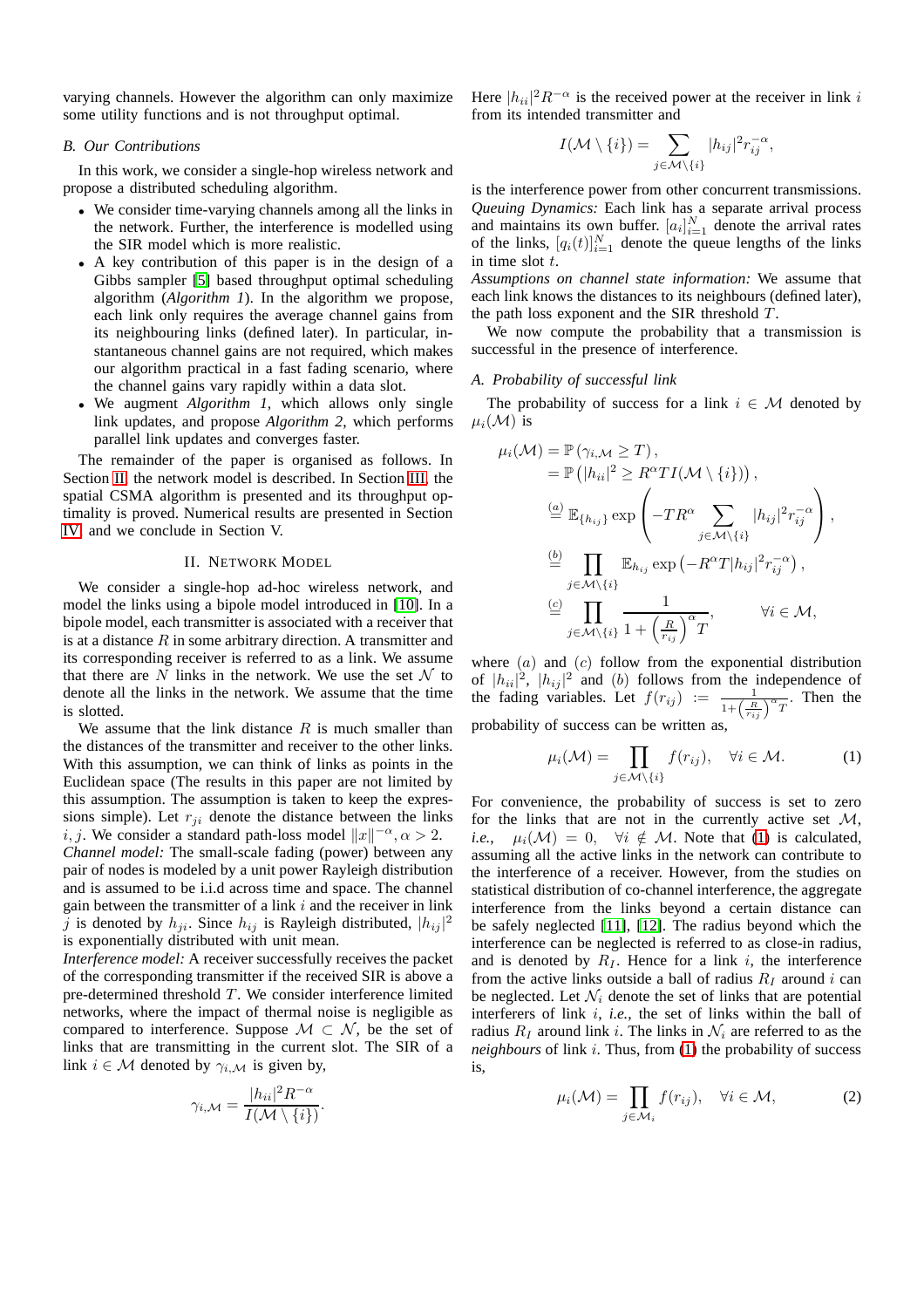where  $\mathcal{M}_i := \mathcal{N}_i \cap \mathcal{M}$  is set of active links that are within the close-in radius of link i. Also note that, if none of the potential interferers of a link  $i$  are active, then it succeeds with probability one, *i.e.*,

$$
\mu_i(\mathcal{M}) = 1
$$
, if  $\mathcal{M} \cap \mathcal{N}_i = \emptyset$ .

From [\(2\)](#page-1-2), we can observe that the probability of success of a link depends only on the distances from its *active* neighbours  $\mathcal{M}_i$ . This allows for computation of  $\mu_i(\mathcal{M})$  by a simple neighbour discovery algorithm [\[13\]](#page-5-12).

We now characterize the capacity region in terms of the link success probabilities  $\mu_i(\mathcal{M})$ .

#### *B. Capacity Region*

Every subset of the links  $M \subset \mathcal{N}$ , is associated with a Ndimensional vector  $\mu(\mathcal{M}) = [\mu_i(\mathcal{M})]_{i \in \mathcal{N}}$  whose *i*-th element correspond to the probability of success of the link  $i$  (when M is the set of links that are transmitting).  $\mu(\mathcal{M})$  can also be interpreted as the long-term rates that can be supported when the subset  $M$  is active. We refer to these vectors as rate vectors.

The capacity region of the network is the set of all the arrival rate vectors for which there exists a scheduling algorithm that can stabilize the queues. It is known that the capacity region is given by

$$
\Lambda = \{ a \in \mathbb{R}_+^N \mid \exists \epsilon > 0, \ a(1 + \epsilon) \in \mathcal{C}o(\mu) \},
$$

where,  $Co(\mu)$  is the convex hull of  $\{\mu(\mathcal{M})\}_{\mathcal{M}\subset\mathcal{N}}$ .

An arrival rate vector  $y \in \mathbb{R}^n$  is said to be feasible if  $y \in \Lambda$ . A scheduling algorithm is said to be *throughput optimal*, if the algorithm can stabilize the network for any feasible arrival rate. A maximum weight scheduling algorithm is known to be throughput optimal. In each time slot, the algorithm picks the schedule,  $\mathcal{M}(t) = \argmax_{\mathcal{M} \subset \mathcal{N}} \sum_{j \in \mathcal{N}}$  $\sum_{j\in\mathcal{M}}\mu_j\left(\mathcal{M}\right)q_j(t).$ 

Some of the notations used so far, are summarized below.

| $N-$                  | Set of all the links in the network                 |
|-----------------------|-----------------------------------------------------|
| $\mathcal{M}(t)$ -    | Set of links that are active in slot t              |
| $\mathcal{N}_i-$      | Set of potential interferers of link i.             |
| $\mathcal{M}_i(t)$ –  | Set of active interferers of link $i$ in slot $t$ . |
| $\mu_i(\mathcal{M})-$ | Rate of link i when the set of active               |
|                       | links is $M$ .                                      |

#### III. SPATIAL CSMA

<span id="page-2-0"></span>In this Section, our distributed algorithm, *Spatial CSMA* is presented and its throughput optimality is proved. The key idea is to sample subsets (of links) so that sampled subsets provide a good approximation to the Maximum weight algorithm [\[3\]](#page-5-2), [\[6\]](#page-5-5). Let  $g(x)$  be a real valued function of queue length. The details of the function  $g(x)$  are discussed subsequently.

## *Algorithm1*: **Spatial CSMA**

**Intialization:** Each link  $i \in \mathcal{N}$  pre-computes  $f_{ij} := f(r_{ij})$ for all its neighbours  $j \in \mathcal{N}_i$ .

**Control slot:**

• *Decision schedule*- A link  $i \in \mathcal{N}$ , is picked uniformly at random.

- *Neighbour discovery* Each link  $j \in \{i\} \cup \mathcal{N}_i$  executes a neighbour discovery [\[13\]](#page-5-12) algorithm to compute the set of its active interferes in the previous slot, *i.e.*,  $\mathcal{M}_j(t-1)$ .
- *Inactive weights* Each link  $j \in \mathcal{N}_i$  computes  $\mu_i(\mathcal{M})(t 1) \setminus \{i\}$  from [\(2\)](#page-1-2) and subsequently computes the inactive weight

<span id="page-2-4"></span>
$$
w_j^0 := g(q_j(t)) \mu_j(\mathcal{M}(t-1) \setminus \{i\}). \tag{3}
$$

• *Active weights-* Link i obtains the inactive weights from its neighbours and computes the active weights as defined below.

<span id="page-2-3"></span>
$$
w_j^1 := w_j^0 f_{ij}, \quad \forall j \in \mathcal{N}_i,
$$
  
\n
$$
w_i^1 := g(q_i(t)) \mu_i(\mathcal{M}(t-1) \cup \{i\}).
$$

• *Update Probability-* Link i computes its update probability  $p(t)$  as,

$$
p(t) = \frac{\exp(w_i^1)}{\exp\left(\sum_{j \in \mathcal{M}_i(t-1)} \left(w_j^0 - w_j^1\right)\right) + \exp(w_i^1)}.
$$
 (4)

Link *i* chooses to transmit with probability  $p(t)$  and chooses not to transmit with probability  $1 - p(t)$ , *i.e.*,

$$
\mathcal{M}(t) = \left\{ \begin{array}{ll} \mathcal{M}(t-1) \cup \{i\} & \text{w.p.} \quad p(t), \\ \mathcal{M}(t-1) \setminus \{i\} & \text{w.p.} \quad 1-p(t). \end{array} \right.
$$

**Data slot:** In the data slot, all the links  $j \in \mathcal{M}(t)$  will transmit.

In *Algorithm1*, each time slot is divided into a control slot and a data slot. In the control slot, a link  $i$  is chosen at random (the implementation of this step is discussed later), and only this link is allowed to change its status (on/off) in this time slot. All other links will retain their status of the previous time slot. Link  $i$  and its neighbours execute a neighbour discovery algorithm to identify all their active neighbours. For example, the compressed neighbour discovery scheme [\[13\]](#page-5-12) is a fast and efficient neighbour discovery algorithm which jointly detects all the active neighbours by allowing them to simultaneously report their identity.

All the neighbours of the link  $i$ , use their neighbourhood information  $\mathcal{M}_i(t-1)$  computed in the previous step to calculate their rate vectors. Note that, all the links in  $\mathcal{M}_i (t-1)$ retain their status except for the possible change of the status for link  $i$ . Hence, to account for this possible change of the status of link i, we define two sets of weights namely *inactive weights* and *active weights*. The contribution of interference from link  $i$  is excluded for computing the inactive weights but included for computing the *active weights*. Link i uses these weights to compute its update probability  $p(t)$ , and updates its status accordingly. In the data slot, all the active links transmit.

### *A. Throughput Optimality*

<span id="page-2-1"></span>**Lemma 1.** If the queue lengths are fixed at  $q = [q_i]_{i=1}^N$ , then Algorithm1 *corresponds to a Glauber dynamics Markov chain on the subsets* M ⊂ N *with a stationary distribution given by,*

<span id="page-2-2"></span>
$$
\Pi(\mathcal{M}) = \frac{1}{Z} \exp\left(\sum_{j \in \mathcal{M}} \mu_j\left(\mathcal{M}\right) g(q_j)\right), \quad \forall \mathcal{M} \subset \mathcal{N}, \quad (5)
$$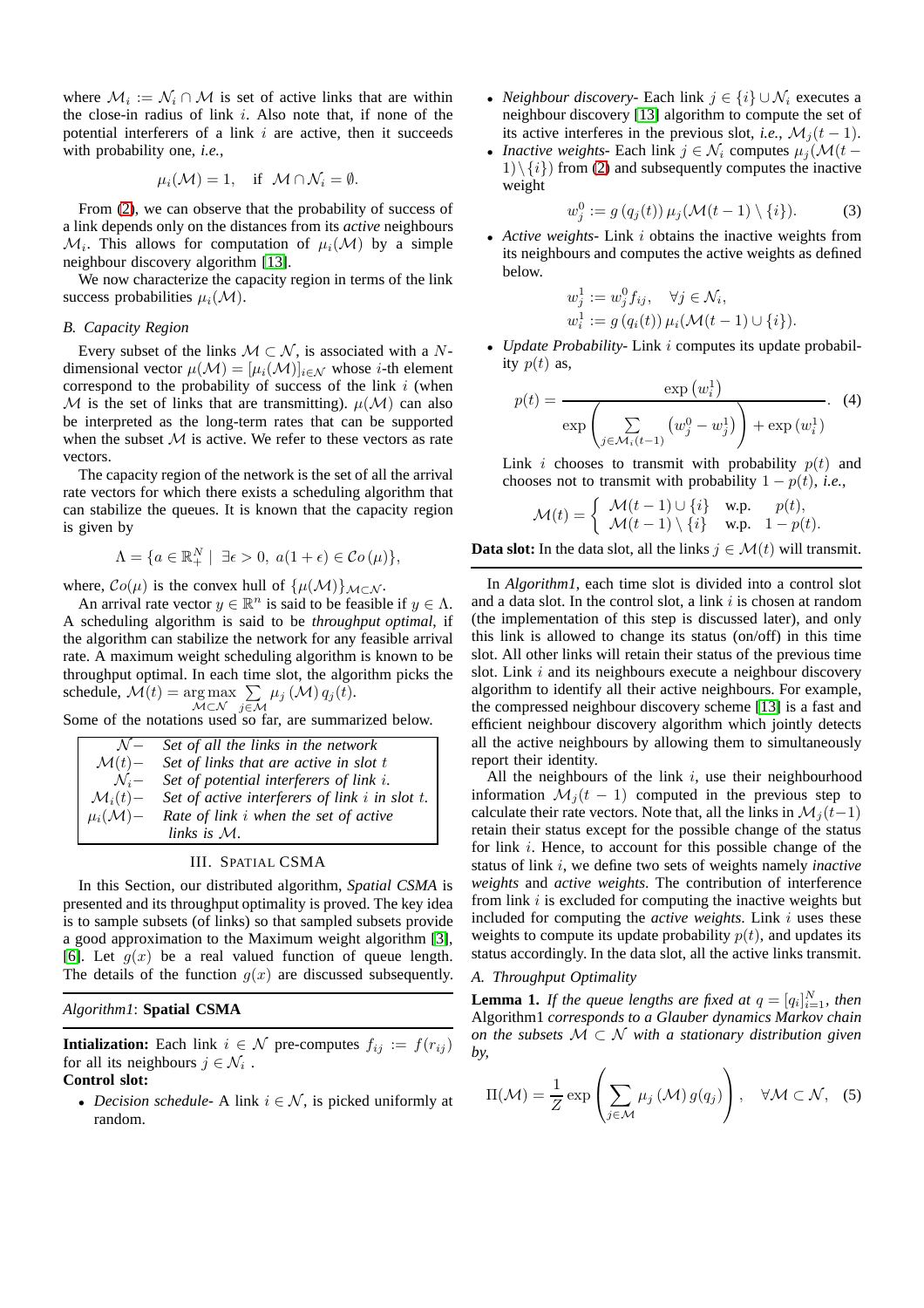#### *where* Z *is the normalizing constant.*

#### *Proof:* Proof can be found in Appendix[-VI-A](#page-5-13)

If the queue lengths were indeed fixed (say at  $q$ ) as required in Lemma [1,](#page-2-1) *Algorithm1* provides a good approximation for the maximum weight scheduler [\[6\]](#page-5-5). This can be observed from [\(5\)](#page-2-2), as the stationary distribution  $\Pi$  on the set of subsets, places the largest mass on the set  $M$  that maximizes  $\Sigma$  $\sum_{j \in \mathcal{M}} \mu_j \left( \mathcal{M} \right) g(q_j)$ , which is precisely the max-weight

scheduler except for  $q_j$  being replaced by  $g(q_j)$ . However, this replacement can be justified if an appropriate function  $g(x)$  is chosen [\[14\]](#page-5-14).

Lemma [1](#page-2-1) assumes that the queue lengths are fixed. However, the queue lengths are time-varying. Moreover, the time required for the Glauber dynamics to reach steady-state can be very long in general to assume that the queue lengths do not change. However, if appropriate slowly varying functions like  $\log(0.1x)$ ,  $\log\log(x+e)$  are used as  $g(x)$ , it can be shown [\[6\]](#page-5-5), [\[15\]](#page-5-15) that *Algorithm1* does approximate the maximum weight scheduler in each time slot with a high probability and is hence throughput optimal.

**Lemma 2.** *If*  $g(x) = \log(0.1x)$  *or*  $\log\log(x+e)$ *, the proposed spatial CSMA algorithm is throughput optimal.*

*Proof:* Follows from our Lemma [1,](#page-2-1) and Theorem 1, Proposition 2 in [\[6\]](#page-5-5).

*Remarks:* While the techniques used are standard, the key contribution of this paper is the application of these techniques to design a throughput optimal scheduling algorithm for the SIR model with time-varying channels.

Although *Algorithm1* is proposed for a Rayleigh fading model, it can be easily extended to other fading models without any additional effort.

In [\[7\]](#page-5-6), CSMA algorithm is considered on a conflict graph with time-varying link capacities. The authors of [\[7\]](#page-5-6) show that the back-off parameter should have a exponential form of the channel gain. They obtain this by solving a maximum entropy problem. However, as we see from Lemma [1,](#page-2-1) the exponential form follows naturally from the max-weight formulation.

#### *B. Parallel Updates*

In the control slot of *Algorithm1*, it is assumed that a link (decision schedule) can be randomly picked at each time slot to update its status. However, the algorithm does not explicitly describe how to implement that step. Moreover, only one link is allowed to update its status in a given time slot. In *Algorithm2*, we relax the limitation of single-update, and provide a distributed algorithm to pick a decision schedule. The limitation of single-update can be relaxed by considering a block (parallel update) Gibbs sampler based algorithm, which allows for parallel updates and also converges faster. However, to ensure a distributed implementation of the (parallel update) Gibbs sampler, the set of links that can do parallel updates has to satisfy the following constraint. (See Lemma [3](#page-4-1) for a formal proof.)

*If link* i *updates its status in a given slot, all the links whose current status information is being used in the computation of the update probability* p(t) *of link* i*, cannot update in the same slot*.

A set of links, which satisfy the above constraint is referred to as a decision schedule. The formal definition is as follows:

#### **Definition 1.** *Decision Schedule*

*A set of links*  $D \subset \mathcal{N}$ *, is said to be a decision schedule if,* 

<span id="page-3-0"></span>
$$
\mathcal{N}_i \cup \left(\bigcup_{j \in \mathcal{N}_i} \mathcal{N}_j \setminus \{i\}\right) \subset \mathcal{N} \setminus \mathcal{D}, \qquad \forall i \in \mathcal{D}. \tag{6}
$$

The intuition for this definition is as follows. From [\(4\)](#page-2-3), one can observe that the update probability  $p(t)$  of a link i, depends only on the weights of active links in  $\mathcal{N}_i$ . Further, the weight of each link  $j \in \mathcal{N}_i$ , depends on the the status of its neighbours  $\mathcal{N}_i$ . (See the computation of incative weights in *Algorithm1*.) Hence, the required constraint translates to [\(6\)](#page-3-0).

*Remark:* This constraint is only on the set of links that can do parallel updates in a given slot. However, there are no hard constraints on the set of links than can transmit in a given slot. This is a key difference of this model compared to conflict graph based model.

Generating a decision schedule  $D$  can be done in two steps. *Step 1:* Generate a subset of links  $S$ , such that no two links in  $S$  are within the close-in radius of each other.

*Step 2:* Initialize  $D$  to  $S$ , and update  $D$  by removing some links from  $D$  as follows. Each link  $k \notin S$  checks if any of its neighbours are in  $S$ . If more than one of its neighbours are present in  $S$ , then the neighbours are removed from  $D$ .

The first step ensures  $\mathcal{N}_i \subset \mathcal{N} \setminus \mathcal{D}$ , while the second step

ensures 
$$
\left(\bigcup_{i \in \mathcal{N}_i} \mathcal{N}_j \setminus \{i\}\right) \subset \mathcal{N} \setminus \mathcal{D}
$$
 so that (6) is satisfied.

 $\bigcup_{j \in \mathcal{N}_i}$  In [\[6\]](#page-5-5), a distributed algorithm is suggested for generating the subset  $S$  (*step 1*). We extend that algorithm to generate the subset D. For the sake of completeness, we present the *step 1* from [\[6\]](#page-5-5). In *Algorithm2*, the control slot is divided into  $(W+2)$  control mini-slots for some  $W \geq 2$ . (This bound on W is to ensure that each link has a non zero probability of being selected in the decision schedule.) In each time slot, all the links in the network will execute *Algorithm2* independently.

*Algorithm2*: **Decision Schedule Algorithm (at link** i**)**

#### *Step1:* **Generating** S

- Link i selects a random (integer) backoff time  $T_i$  uniformly in [0,  $W - 1$ ] and waits for  $T_i$  control mini-slots.
- If link *i* hears an INTENT message from a link in  $\mathcal{N}_i$ before the  $(T_i + 1)$ th control mini-slot, i will not be included in  $S$  and will not transmit an INTENT message.
- If link *i* does not hear an INTENT message from any link in  $\mathcal{N}_i$ , before the  $(T_i + 1)$ th control mini-slot, it will send (broadcast) an INTENT message to all links in  $\mathcal{N}_i$ at the beginning of the  $(T_i + 1)$ th control mini-slot.
	- **–** If there is a collision (*i.e.*, if there is another link in  $\mathcal{N}_i$  transmitting an INTENT message in the same mini-slot), link i will not be included in  $S$ .
	- $-$  If there is no collision, link i will be included in  $S$ .

*Step2: Generating* D *from* S

• If link  $i \in S$ , it sends (broadcasts) an INTENT message to all links in  $\mathcal{N}_i$  at the beginning of  $(W + 1)$ th control mini-slot.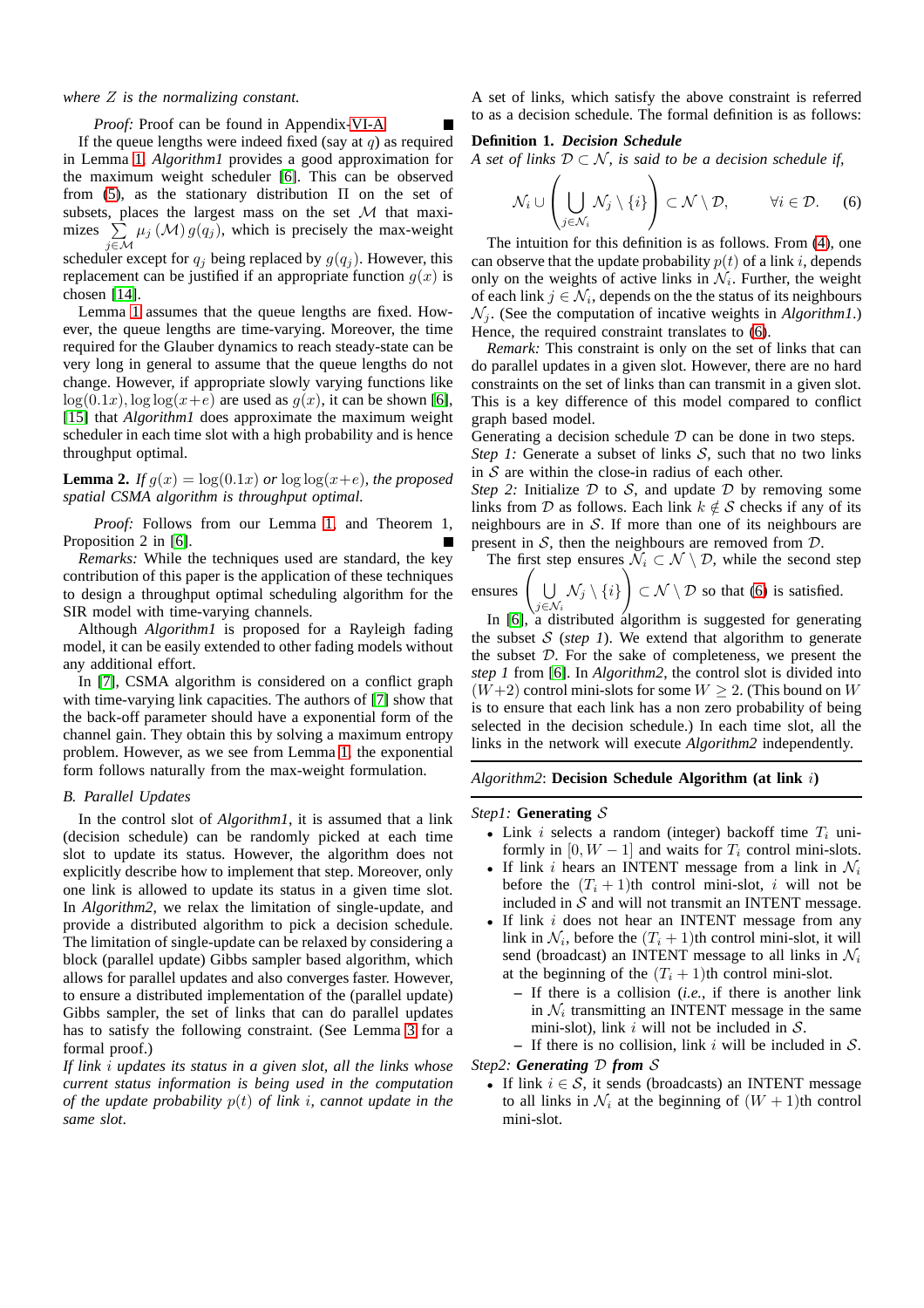<span id="page-4-2"></span>

Fig. 1: Numerical Results

- If link  $i \notin \mathcal{S}$ , it senses the channel for a possible collision (*i.e.*, if more than one of its neighbours are in  $S$ , then all of them send INTENT messages which result in a collision) in  $(W + 1)$ th mini-slot.
	- **–** If there is a collision, link i will broadcast a DETECT message to all its neighbours in  $(W + 2)$ th control mini-slot.
- If link  $i \in S$  and it doesn't hear a DETECT message in  $(W + 2)$ th control mini-slot, it will be included in D.

<span id="page-4-1"></span>**Lemma 3.** *If all the links in a decision schedule* D *selected from* Algorithm2*, simultaneously update their schedules using* Algorithm1*, then the stationary distribution of the resulting (parallel update) Glauber dynamics is given by* [\(5\)](#page-2-2)*.*

## <span id="page-4-0"></span>*Proof:* Proof can be found in Appendix [VI-B.](#page-5-16)

#### IV. NUMERICAL RESULTS

In this Section, we evaluate the performance of the spatial CSMA algorithm. The results are compared to conflict graph based CSMA. This comparison requires the generation of an equivalent conflict graph for a given set of locations (of the links) as described below.

*Construction of conflict graph:* In a conflict graph based interference model, each link in the network is represented by a vertex in a graph. Two vertices are connected by an edge, if their concurrent transmissions can possibly end up in a collision. Concurrent transmissions from any two links that are with in the close-in radius of each other can be unsuccessful (depending on the channel conditions). Hence, a pair of vertices are connected by an edge if they are in the close-in distance of each other.

## *A. Simulation settings*

We consider a two dimensional square plane with side length 13. A homogeneous Poisson point process of density 0.1 is generated. The generated points correspond to the locations of the transmitters. Each transmitter has its receiver at a distance of 0.25 in a random direction. The path loss exponent  $\alpha$  is set to 2.5, the close-in radius  $R_I$  is set to 4, and the threshold SIR is set to 17 dB. The function  $q(x)$  (used in *Algorithm1*) is set to  $log(0.1x)$ . In each time slot, the channel gains corresponding to unit power Rayleigh distribution are generated.

## *B. Throughput performance*

In Figure [1a,](#page-4-2) we illustrate the throughput performance of *Algorithm1*, by plotting the average queue lengths to see for which arrival rates the system is stable. If the algorithm cannot stabilize the network for a given arrival rate, the queue length blows up. We consider homogeneous arrival rates for all the links. It can be observed that the SIR based algorithm supports a larger set of arrival rates compared to the graph based algorithm. This is because, in a conflict graph model, concurrent transmissions from two neighbouring links are strictly prohibited irrespective of the exact distance between them. However, in SIR model, the links make a better choice by considering the exact distances from its neighbouring links (thereby taking into account the severity of interference) while computing the update probabilities.

#### *C. Convergence rate*

In Figure [1b,](#page-4-2) we compare the convergence rate of the spatial CSMA with the graph model by plotting the total queue evolution as a function of time. We consider a homogeneous arrival rate of 0.2 which is in the stable region of both these models. It can be observed that the queue reaches steady state much faster in the SIR model as compared to the conflict graph model.

#### V. CONCLUDING REMARKS

In this paper, we considered the SIR model with timevarying channels, and proposed a distributed CSMA algorithm. We further proved that the proposed algorithm is throughput optimal. We also proposed a parallel update algorithm with a better convergence rate. Using simulations, we observed that the SIR model supports a larger set of arrival rates, and converges much faster than the conflict graph based model.